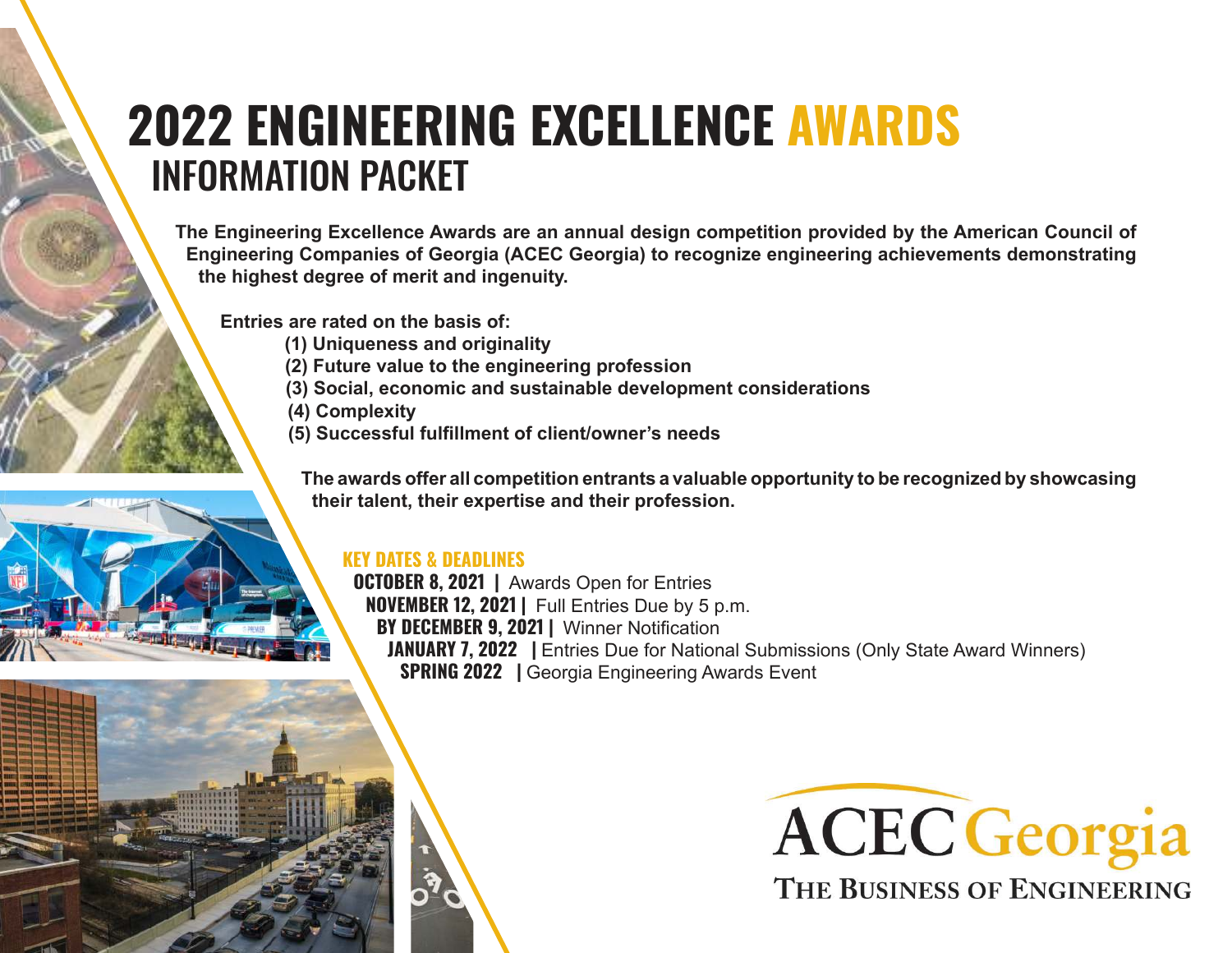# **OFFICIAL ENTRY REQUIREMENTS**

*Each entry should have the following required submission elements uploaded to the 2022 ACEC Georgia Engineering Excellence Awards online portal - https://eea.acec.org/applications/auth.cfm?appstate=GA - by 5 p.m. on Friday, November 12, 2021.*

# **ALL ENTRY MATERIALS MUST BE SUBMITTED VIA THE ONLINE PORTAL AT HTTPS://EEA.ACEC.ORG/GEORGIA (NO USB/NOTEBOOK IS REQUIRED)**

#### **OFFICIAL ENTRY APPLICATION**

Visit https://eea.acec.org/georgia to edit the official entry application. Once complete, you must download the form, obtain the required signatures and upload it to the online portal.

# **OTHER REQUIRED UPLOADS (USE THE GREEN UPLOAD BUTTON ON THE MAIN ONLINE PORTAL PAGE) LETTER FROM CLIENT/OWNER**

One-page letter, addressed to ACEC Georgia and signed by the client/owner, describing the relationship with the entrant in the development of the project and how the firm met or exceeded expectations.

# **PROJECT DESCRIPTION**

Tell the story of the project (five-pages maximum; double-spaced). Emphasize the entrant's contribution to the project, addressing each of the following:

- Overview of project, including the problem and solution
- Role of entrant's firm in the project
- Role of other consultants participating in the project
- Brief description of entrant's contribution to the project, including:
	- a. Unique or innovative application of new or existing techniques

 b. Future value to the engineering profession and enhanced public awareness/enthusiasm of the role of engineering

- c. Social, economic and sustainable design considerations
- d. Complexity
- e. How the project met or exceeded owner/client's needs
- Summary in layman's terms describing why this project is worthy of special recognition, including factors that comprise the project's uniqueness and complexity, such as innovative engineering, challenges faced and overall social impact.

*This project description portion should include total project budgeted cost, total project actual cost, entrant's portion of the budgeted cost, entrant's portion of the actual cost, scheduled and actual dates of completion.*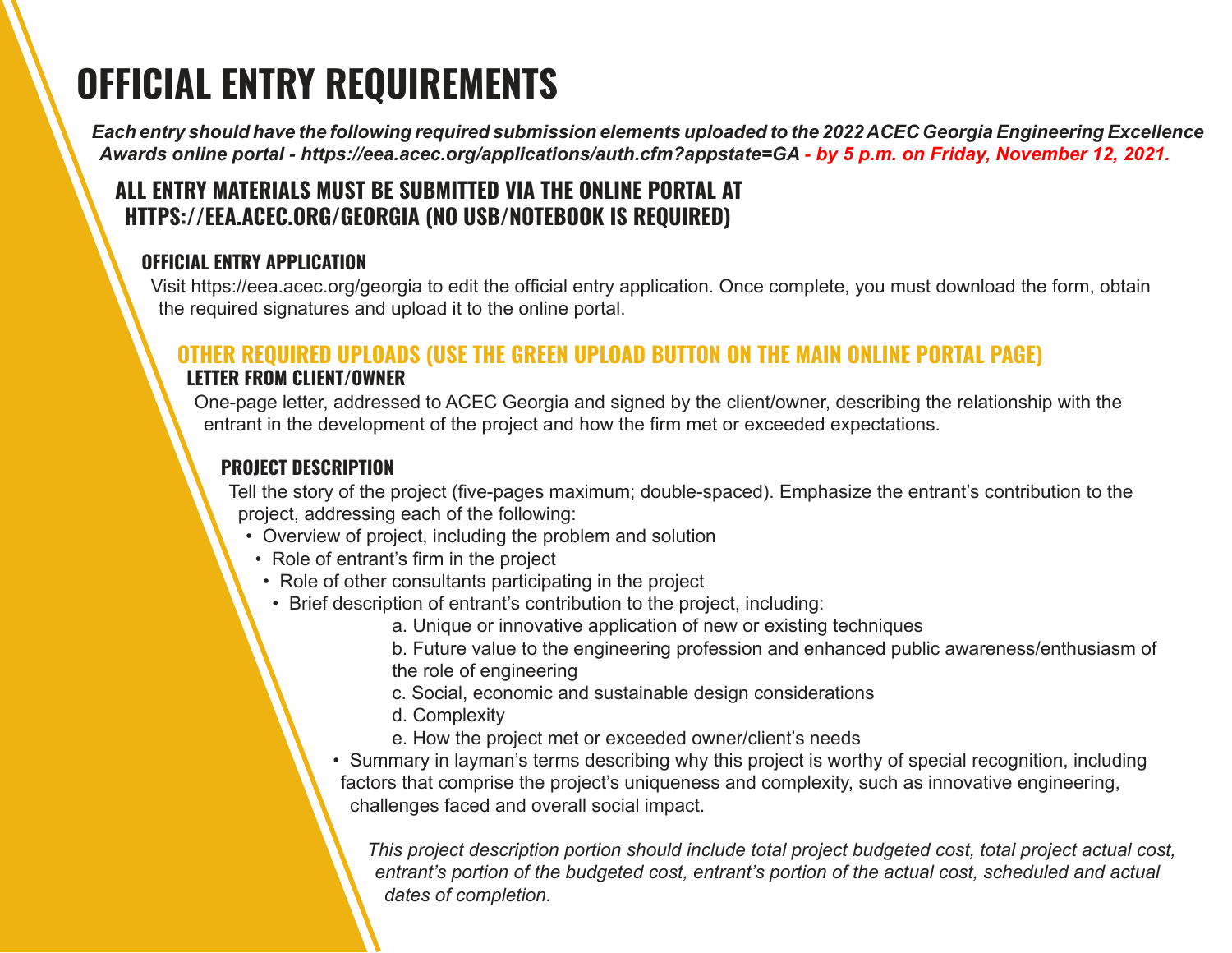#### **KEY PARTICIPANTS**

List the key participants on the project including firm name, address, phone number, website and email address of each participant. Include contractors, subcontractors, other engineers, architects and designers significantly involved in the project.

#### **PROJECT PHOTOGRAPHS OR GRAPHICS**

Six different photos or graphics with captions describing the subject matter. Three of the photographs must be of the completed project and provide the highest level of visual impact for publicity. Three of the photographs should display the planning, startup and/or construction phases of the project. Each photo should be high-resolution, 300 dpi. *Because the images will be used in various marketing materials to promote the Award winners, it is critical to submit, sharp, high quality, high resolution images.*

#### **PROJECT SUMMARY**

Project description in 100 words or less to be used to promote project winners on ACEC Georgia social media platforms. *Please note: Description may be edited at ACEC Georgia's discretion.*

#### **CRYSTAL AWARD INFORMATION**

Project name (limited to 45 characters), firm name(s) and project location (City, State) each on a separate line. This information will be used for the engraving of the crystal award. Only one award will be provided; additional awards may be purchased at the firm's expense by emailing awards@acecga.org.

#### **FIRM'S LOGO**

Logo for the nominiating firm. EPS file type is preferred; JPG file is acceptable if at least 8" wide and 300 dpi.

#### **ENTRY FEE**

The entry fee is \$300 per entry for ACEC Georgia members; \$700 for non-members. Checks must be payable to ACEC Georgia (mailed to 233 Peachtree Street, Suite 700, Atlanta, GA 30303 - Attn: Engineering Excellence Awards) and received by Friday, November 12, 2021. To pay the entry fee via credit card, go to https://www.acecga.org/EEApayonline.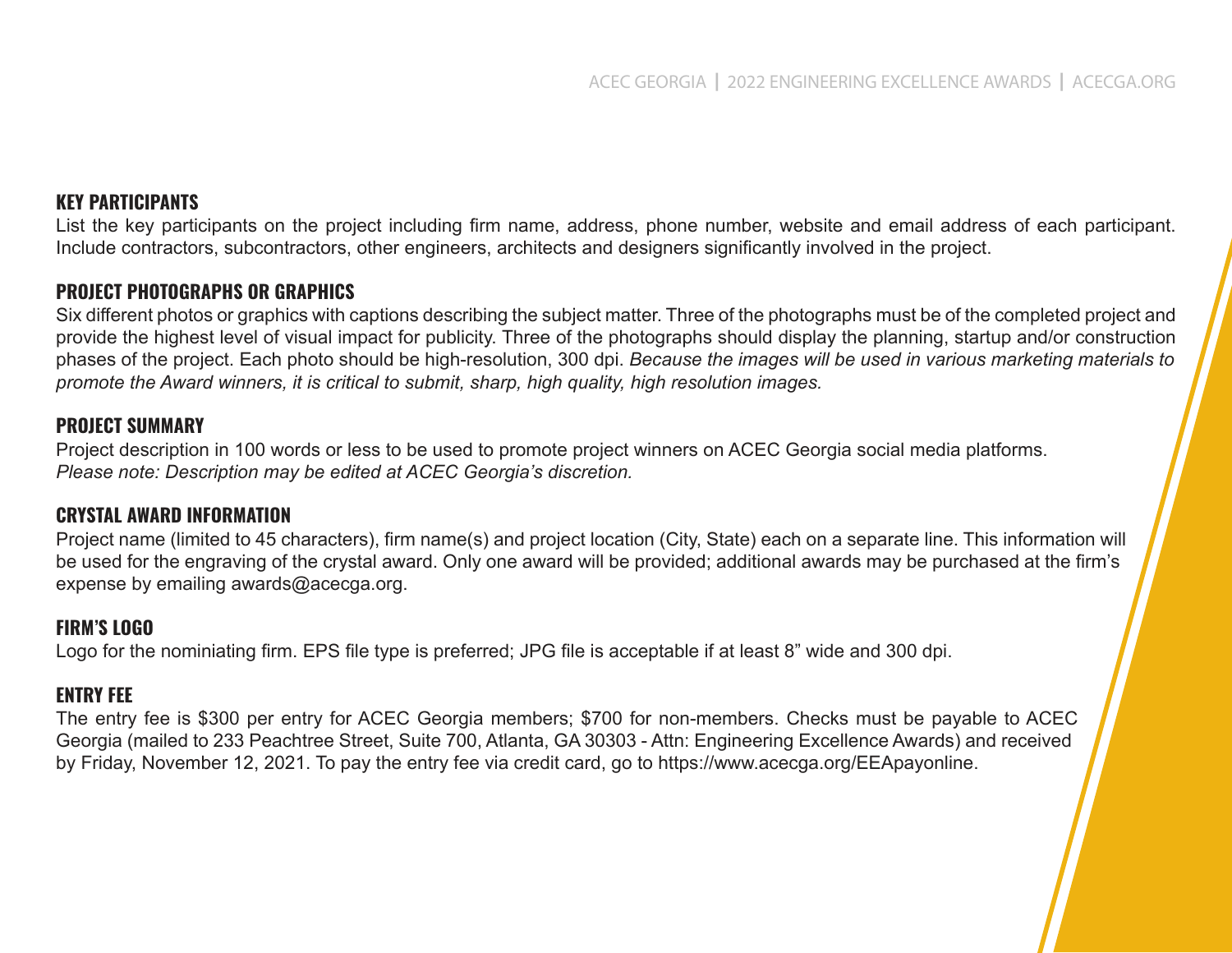# **AWARD SUBMITTAL FAQS**

### **HOW WILL THE PEOPLES CHOICE AWARD BE DONE IN 2022?**

The second most prestigious award, the People's Choice Award, will be a digital contest award. This will be an opportunity to enhance your firm's digital marketing. Once Engineering Excellence award winners have been chosen, they will be asked to provide digital content to be used by ACEC Georgia and their firm to promote on social media for votes. The winner of the People's Choice Award will be announced at the 2022 Georgia Engineering Awards in the Spring 2022.

#### **CAN I SUBMIT IF I AM A SUB-CONSULTANT ON THE PROJECT?**

Yes, however you can only represent the work done by your firm on the project. Consider instead submitting a joint entry with your prime consultant to develop a more comprehensive story.

#### **CAN I SUBMIT A LONG-TERM PROJECT THAT EXCEEDS THE TWO-YEAR ELIGIBILITY PERIOD?**

 A long-term project is welcome, but only the portion of the project "substantially completed and ready for use" during the two-year eligibility period will be considered by the judges.

### **ARE ELECTRONIC SIGNATURES ON THE ENTRY FORM ACCEPTABLE?**

Yes, the form was created for electronic signatures by the firm and owner.

# **WHAT DOES THE "SUBSTANTIALLY COMPLETE AND READY FOR USE" REQUIREMENT MEAN?**

As a generally defined term in a contract, substantially complete and ready for use means that the owner can use the project as intended and only minor punch-list-type work remains to be completed. However, you must decide the best time to submit your project within the two-year eligibility period provided. Consider your client's level of support, quality of project photography, time available to complete the entry and any other issues that may affect your submittal's overall success. You want to tell the best story you can in text and visuals.

# **HOW DO PROJECT PHOTOS I SUBMIT GET USED?**

The photos may be used for any of the following purposes: on the ACEC Georgia website, on ACEC Georgia social media platforms, distributed with a press release to local and national media and/or included in an issue of *Engineering Georgia* magazine. All submitted photographs must be high-resolution (300 dpi sized to 8.5" x 11"). At minimum, six color photographs or graphics must be submitted with each entry. Three of the photographs must be of the completed project and provide the highest level of visual impact for publicity. Three of the photographs should display the planning, startup and/or construction phases of the project.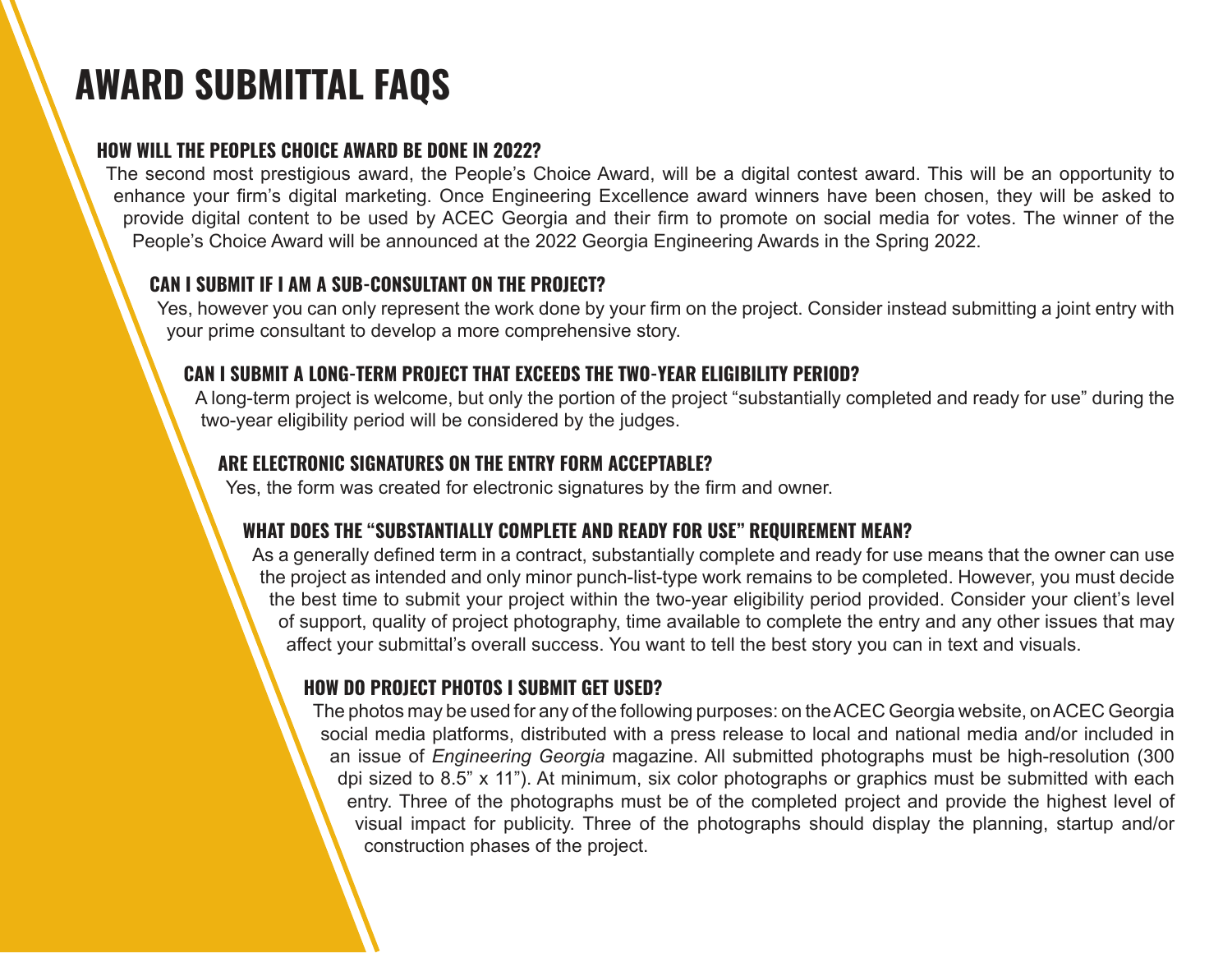#### **WHO JUDGES THE PROJECTS?**

Georgia project entries are judged on the basis of overall engineering excellence by a panel of independent judges, including engineers, clients, government officials and community leaders, all of whom vary from year to year.

#### **CAN I GO ON TO COMPETE IN THE ACEC NATIONAL COMPETITION?**

Only projects receiving an ACEC Georgia State Award are eligible to enter the national competition. Deadline for entry into the national competition is Friday, January 7, 2022. ACEC Georgia Honor and Merit Award winners are not eligible to enter at the national level.

#### **WHAT IS THE ENTRY FEE?**

The entry fee is \$300 per entry for ACEC Georgia members; \$700 for non-members. Checks must be payable to ACEC Georgia (mailed to 233 Peachtree Street, Suite 700, Atlanta, GA 30303 - Attn: Engineering Excellence Awards) and received by Monday, November 12, 2021.To pay the entry fee via credit card, go to https://www.acecga.org/EEApayonline.

#### **HOW MANY AWARDS WILL BE GIVEN?**

A State Award winner will be chosen in each category. These State Award winners will then be eligible to win the Grand Prize Award (announced during the 2022 Georgia Engineering Awards) and compete in the national competition. The runner-up in each cateorgy will be named an Honor Award winner. The number of Merit Award winners given will be at the judging panel's discretion.

#### **HOW ARE WINNERS NOTIFIED? WHEN CAN PRESS RELEASES BE ISSUED?**

After judging is concluded, firms will be notified via email (to the firm representative and marketing contact listed on the official entry form) of their award level by December 9, 2021. There are three award levels: State, Honor and Merit. A Grand Award Winner will be kept confidential and announced during the 2022 Georgia Engineering Awards. Firms can issue press releases immediately upon notification of winning in December 2021 – please refer to the program as the *ACEC Georgia Engineering Excellence Awards*, as ACEC National has its own awards program.

#### **HOW MANY ENGRAVED AWARDS WILL I RECEIVE?**

Each award winner will receive one engraved award. Additional awards can be ordered by emailing awards@acecga.org.

#### **WHEN WILL THE AWARD WINNERS BE RECOGNIZED?**

GEORGIA ENGINEERING AWARDS: This black-tie awards event is a celebration of exceptional engineers, engineering projects and the achievements of the industry as a whole. Winners of ACEC Georgia's Engineering Excellence Awards and GSPE's Engineer of the Year Awards are honored, among others.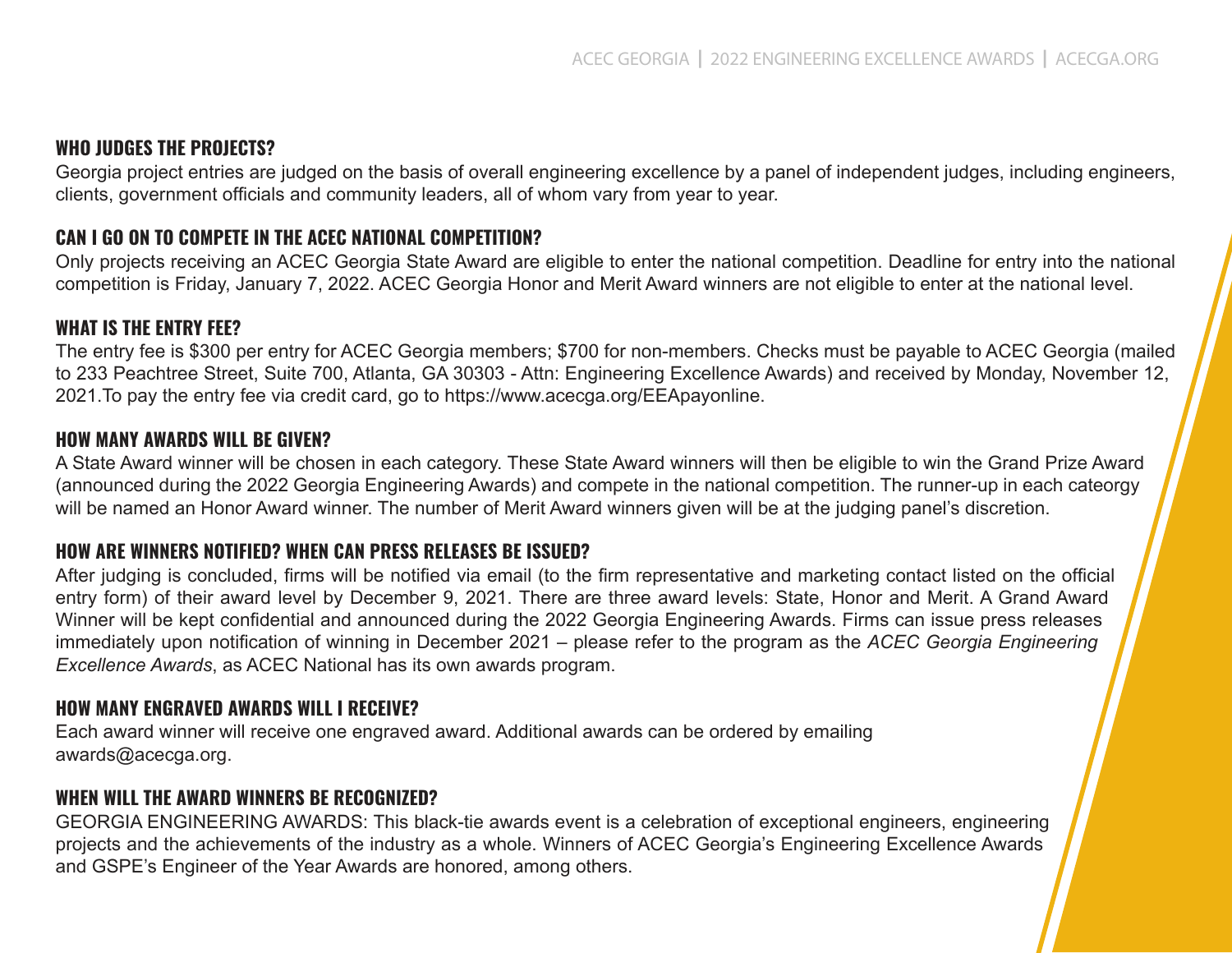# **CATEGORY DELINEATIONS**

**Engineering projects may be entered in one of the following categories. It is up to the entrant to determine which category the entry best fits. An entry may be entered only once in any category.**

#### **CATEGORY 1**

# **STUDIES, RESEARCH AND CONSULTING ENGINEERING SERVICES**

Non-design services, projects not involving the preparation of construction documents consisting of, but not limited to, the following types of projects:

- New products, materials and technologies
- Expert testimony
- Basic research and studies
- Computer/software technology
- Technical papers
- Public outreach/involvement
- Water conservation
- Security plans
- Project feasibility studies/economic/risk
- Value engineering

# **CATEGORY 2**

#### **BUILDING/TECHNOLOGY SYSTEMS**

- Mechanical/electrical/plumbing
- Computer/technology
- Communications
- Acoustics
- Software systems
- Sustainability or carbon neutrality
- Efficiency certification standards,
- e.g. LEED®
- Energy efficiency new and retrofit
	- Secure facilities (military/ research/correctional)

### **CATEGORY 3 STRUCTURAL SYSTEMS**

- Foundations
- Tunnels
- Buildings
- Seismic design
- Towers
- Bridges
- Stadiums

# **CATEGORY 4**

### **ENVIRONMENTAL**

- Hazardous waste
- Solid waste
- Restoration/reclamation/remediation
- Air quality
- Noise
- Recycling
- Waste pond management
- Carbon sequestration and trading
- Mitigation

# **CATEGORY 5**

# **WATER RESOURCES OR WASTE AND STORM WATER**

- Wastewater collection/treatment and disposal
- Residuals management and reuse
- Graywater systems
- CSOs
- Mine tailings
- Agricultural
- Storm water management
- Erosion control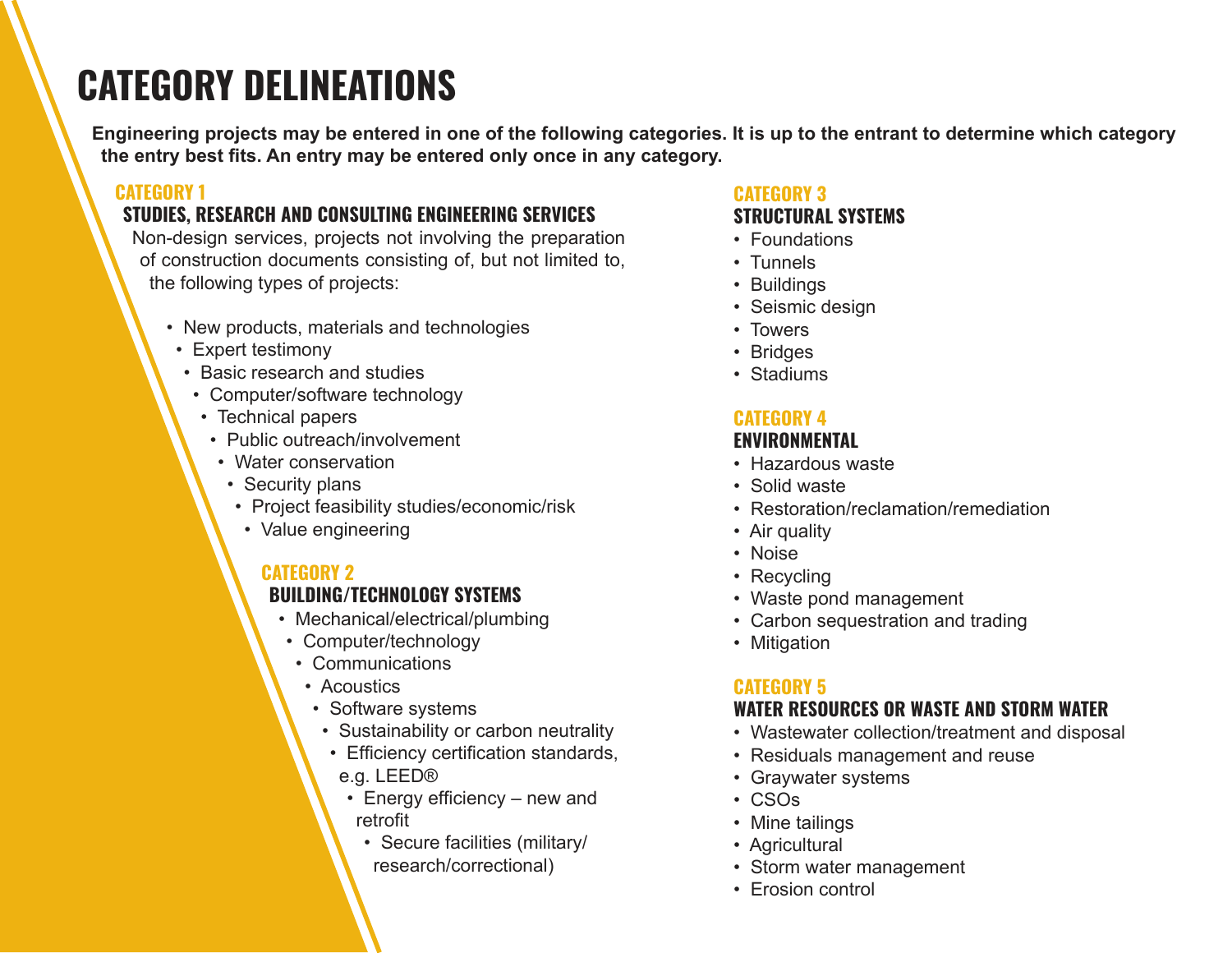#### **CATEGORY 5 CONT.**

- Hydraulics, hydrology
- Surface and groundwater supply development
- Treatment
- Transmission, distribution and storage
- Watershed management
- Water use reduction
- Flood risk management
- Climate adaptation
- Coastal and eco-system restoration
- Locks/dams/water control structures
- Irrigation

#### **CATEGORY 6 TRANSPORTATION**

- Highways
- Rail
- Airports
- Marine/ports
- Public transit
- Intermodal facilities

#### **CATEGORY 7**

#### **ENERGY**

- Transmission and distribution
- Power generation
- Renewable energy
- Cogeneration
- Energy storage technologies
- Energy usage reduction programs
- Demand side management

# **CATEGORY 8**

#### **INDUSTRIAL AND MANUFACTURING PROCESSES AND FACILITIES**

- Petrochemical
- Biotech
- Manufacturing
- Heavy industry
- Industrial waste
- Materials handling
- Mining, metallurgy, mineralogy

# **CATEGORY 9**

#### **SMALL PROJECTS**

Total project construction budget does not exceed \$2.5 million. At the entrant's discretion, except for entries in Category 1, projects under \$2.5 million are not limited to this category.

# **CATEGORY 10**

#### **SPECIAL PROJECTS**

- Safety and security
- Corrosion protection/cathodic protection
- Program and construction management
- Land development
- Trenchless technologies/directional boring
- Recreational facilities
- Subsurface engineering
- Surveying and mapping technology
- Other project type not included in main categories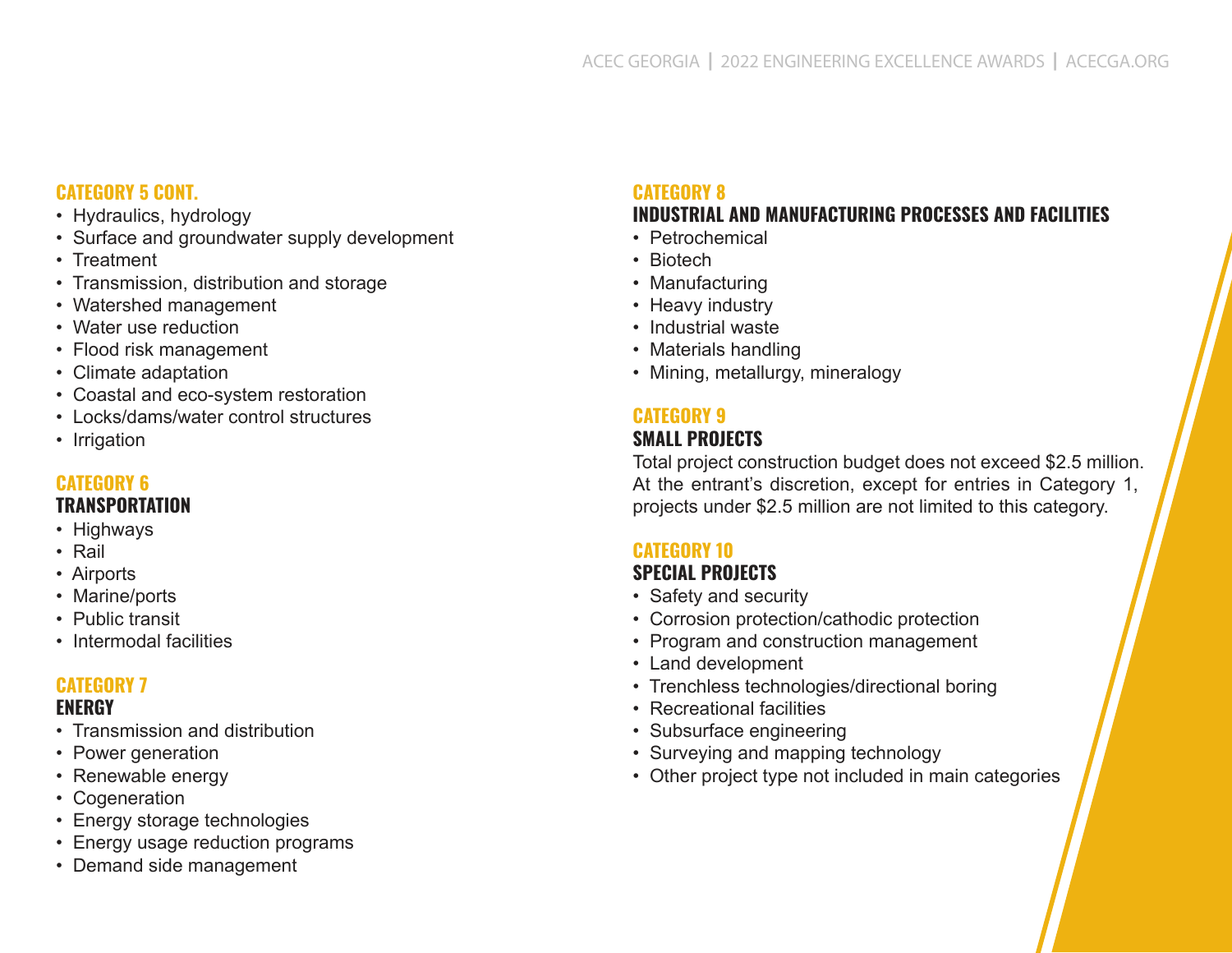# **JUDGING CRITERIA & GUIDELINE DEFINITIONS**

### **Entries will be judged on the basis of:**

- Overall engineering excellence
- The work performed by the entering firm only
- The following rating guidelines:

# **UNIQUENESS AND/OR INNOVATIVE APPLICATIONS OF NEW OR EXISTING TECHNIQUES** *(20 percent)*

- Does the entry demonstrate the use of a new science or a breakthrough in the general knowledge of engineering?
- Does the entry represent a unique application of new or existing technology, techniques, materials or equipment?

# **FUTURE VALUE TO THE ENGINEERING PROFESSION AND ENHANCE PUBLIC AWARENESS/ENTHUSIASM OF THE ROLE OF ENGINEERING**

*(20 percent)*

- Will the entry redefine current engineering thinking?
- Does the entry increase public awareness/enthusiasm about the role of engineering in their everyday lives?

# **SOCIAL, ECONOMIC AND SUSTAINABLE DEVELOPMENT CONSIDERATIONS** *(20 percent)*

- Do the solutions identified produce secondary benefits of value to the community environment?
- Does the entrant's approach provide society with social, economic, or sustainable development benefits?
- Does the entrant's contribution to the project improve the health, safety or welfare of the public or affected environment?

# **COMPLEXITY** *(20 percent)*

- Did the entry successfully address highly complex criteria or unique problems?
- Were extraordinary problems of site, location, hazardous conditions, project requirements, or similar elements present?
	- Did the entry require the use of out-of-the-ordinary technology or ingenuity for achievement of the project's goals?

# **SUCCESSFUL FULFILLMENT OF CLIENT/OWNER NEEDS** *(20 percent)*

- Did the engineer or entrant successfully engage the client/owner in the overall project development process?
	- Was it an economical and cost-effective solution?
	- How did the final cost compare to the original budget estimate?
	- How closely does the entrant's solution meet the total goals of the client/owner?
	- Did the entrant meet the client's time schedule?